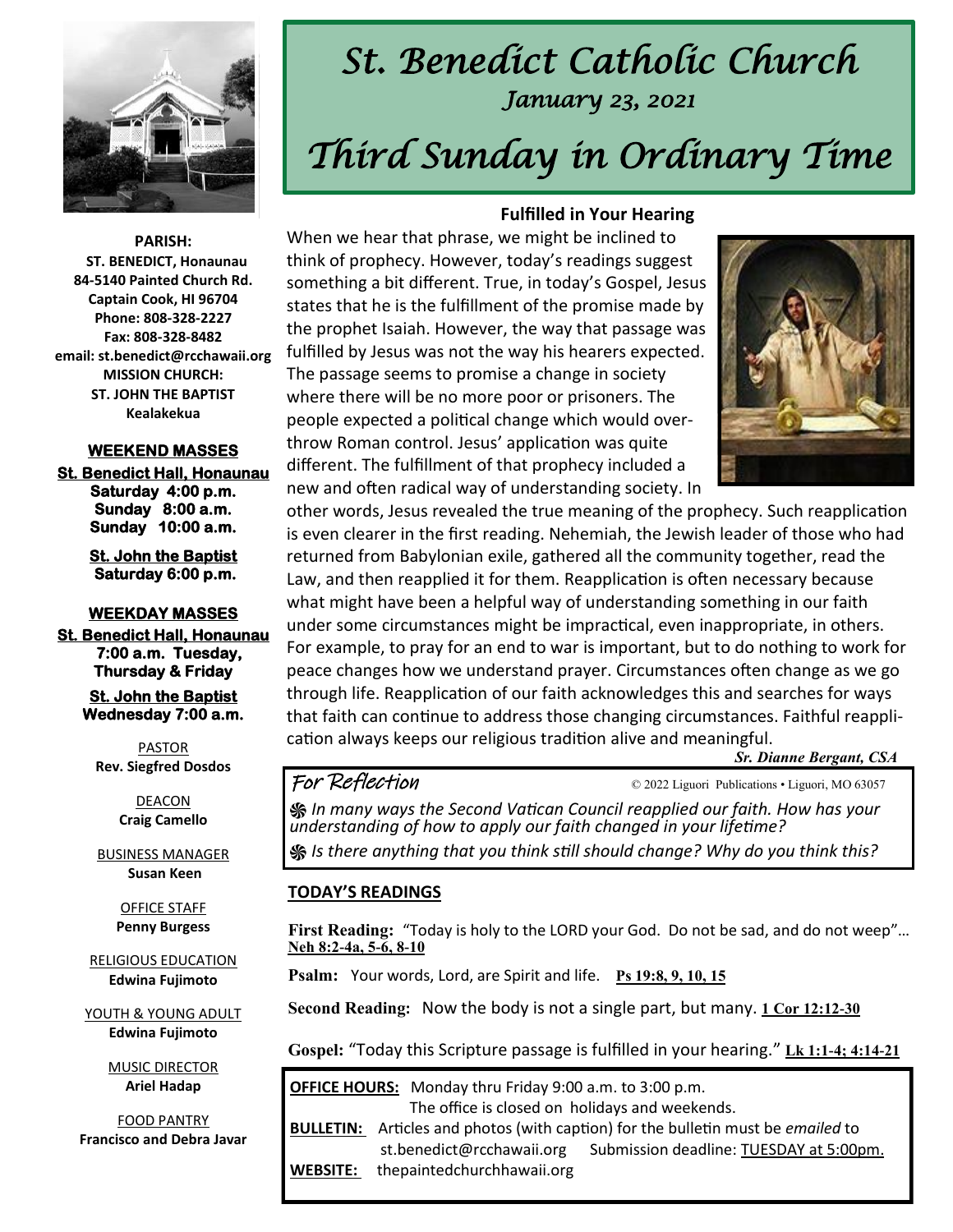## HOSPITALITY



#### **ALOHA AND WELCOME HOME**

In compliance with Bishop Silva's directives, our Masses are being held at St. Benedict Hall Chapel. Social distancing and masks are required. We welcome all to celebrate The Eucharist with us.

### **BISHOP SILVA ENDED THE DISPENSATION**

from the obligation to attend Sunday Mass, which had been in effect since mid-March, 2020. However, anyone who is sick, may have been exposed**\*** to anyone with COVID-19, or who has a health condition that would endanger themselves or others by being present in church, continues to be dispensed.

**\*** Exposed (close contact) to COVID-19) is defined as being within 6 feet of a person with COVID-19 for 15 minutes or more over a 24-hour period (regardless of mask use).

#### **SACRAMENTS**

**Funerals** may now take place again in St. Benedict Hall Chapel according to the same guidelines as weekend Masses, i.e. following all health and safety precautions. Funerals at this time may not include visitation times, only the Vigil for the Deceased, a Funeral Mass and Committal may be held.

**Baptisms** may take place according to the same guidelines as weekend Masses. They will be done in such a way that the same water is not poured on more than one person or stored in the font after use. **Sacrament of Reconciliation**

At this time Father Sieg is available for Confessions by appointment, observing all proper precautions. Call the office 328-2227.

#### **Eucharist to Homebound and Hospitalized**

Call the office to arrange for a visit from a priest or an Extraordinary Minister of Holy Communion.

"The longer you stay away from communion, the more your soul will become weak, and in the end you will become dangerously indifferent." - St. John Bosco-



**A PRAYER FOR ORDINARY TIME** *Jesus, Savior of the world, Open up our hearts to love as you love. Forgive us for our judgment, hatred and exclusion. Transform our lives ever more deeply into your image, so that we might desire and work for, the life and love of all God's people. Amen.* 

### **KEEP ON PRAYING—FOR LIFE!**

*"Only with prayer—prayer that storms the heavens for justice and mercy, prayer that cleanses our hearts and souls—will the culture of death that surrounds us today be replaced with a culture of life."*

 *—***U.S. Catholic Bishops,** *[Pastoral Plan for Pro-Life Activities](http://www.usccb.org/about/pro-life-activities/pastoral-plan-prolife-activities.cfm)*



## **A WORD FROM** *Pope Francis*

Without Christ we are condemned to be dominated by everyday weariness, with its worries, and by fear of the future. The Sunday encounter with the Lord gives us the strength to experience the present



with confidence and courage, and to go forth with hope. For this reason, we Christians go to encounter the Lord…in the Eucharistic celebration. **GENERAL AUDIENCE, DECEMBER 13, 2017**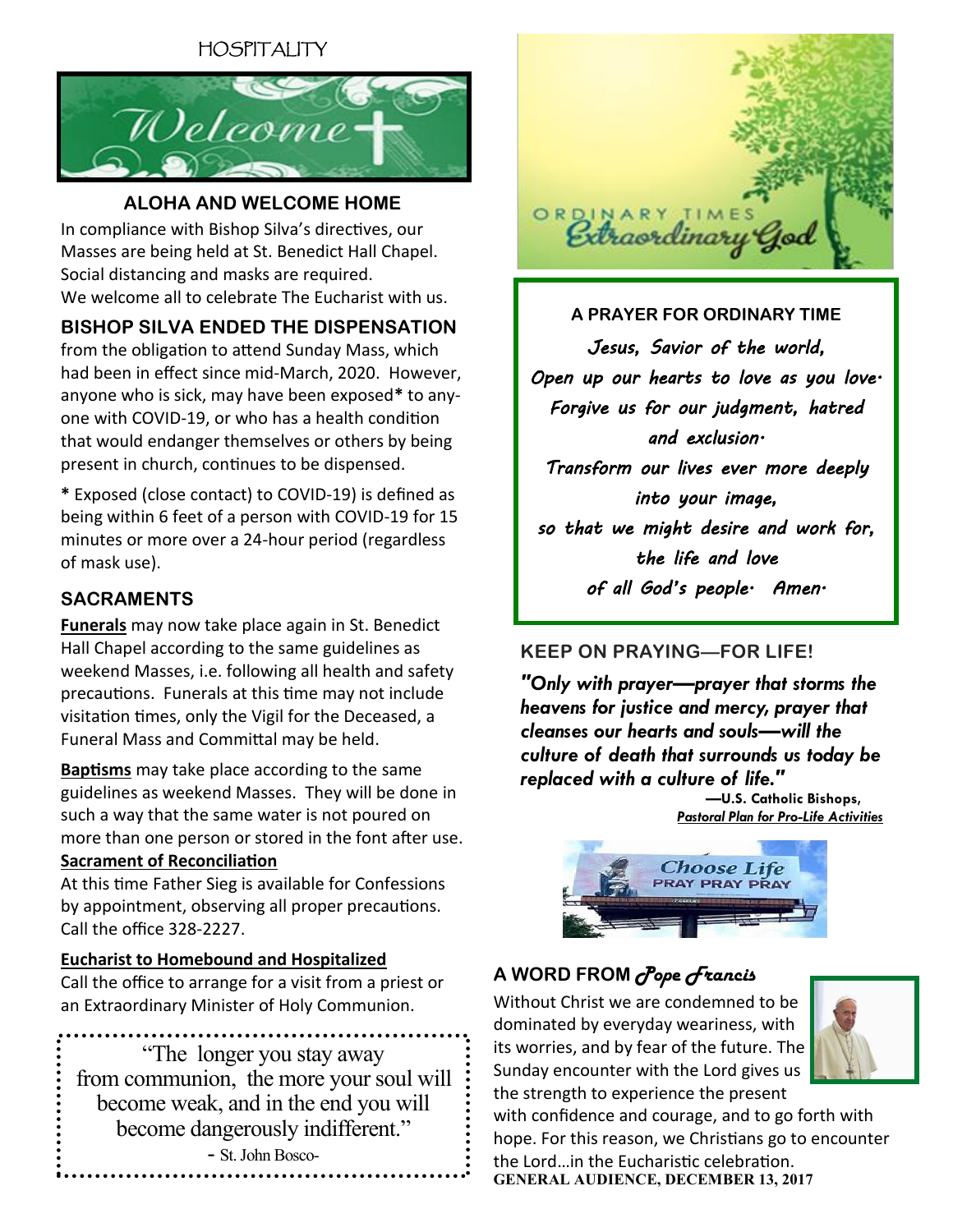

### **PRAYER**

**DEVOTION TO OUR LADY** "Abandon yourself into the hands of Mary. She will take care of you."<br>Of you."<br>st Padre Pio

…It is enough for you to know that Mary is the Mother of Jesus…She loves us so much that she offered to God the Father His only natural Son to save His adopted sons…She is a great and inestimable treasure who encloses in herself an infinite treasure, the Son of God. - St. Padre Pio

## Pray the Rosary

### *PRAYER FOR THE SICK*

 *God, we know You have the power to restore them to good health. We await your healing with much hope. Do not allow the sickness of the body to weaken the spirit. It is the health of the spirit, Lord, which is most important. Amen.*

#### **FOR HEALING AND STRENGTH, KEEP THEM IN YOUR PRAYERS…**

**those needing prayer.**

Rafael Ramirez, Tamo Wong, Jeffrey Crusat, Robin Crusat, Cheryl Ono, Michelle Paopao-Skillern, William Anderson, Lionel Gaspar, Gloria Grapa, Tamayo Hanato, Mary Bunao, Linda Laskow, Caroline Smith, Liam Jones (age two), Hilda Sebastian, Dorothy Kelepolo, Elizabeth Awa, Ruby Ann Kaho'onei, Johnny Koene, Charles & DeeDee Tripoli, Danny Burgess Jr., Linda Adkins, Guy Miranda, Keiki San Filippo, Dottie Combs. **\*Call the office to add your loved one or yourself to the list of** 

*An Act of Spiritual Communion* 

*My Jesus, I believe that You are present in the Most Holy Sacrament.* 

*I love you above all things, and I desire to receive You into my soul.* 

*Since I cannot at this moment receive You sacramentally, come at least spiritually into my heart.* 

*I embrace You as if You were already there and unite myself wholly to You.* 

*Never permit me to be separated from You.* 

*Amen.* 

*Thank God … for the gift of Jesus in the Eucharist!* 

## CALENDAR

**Monday** JANUARY 24 St. Francis de Sales, Bishop and Doctor of the Church 2 Sm 5:1–7, 10 Mk 3:22– 30

**Tuesday** JANUARY 25 The Conversion of St. Paul the Apostle Acts 22:3–16 or Acts 9:1–22 Mk 16:15–18

**Wednesday** JANUARY 26 Sts. Timothy and Titus, Bishops 2 Tm 1:1–8 or Ti 1:1–5 Mk 4:1–20

**Thursday** JANUARY 27 Weekday 2 Sm 7:18–19, 24–29 Mk 4:21–25

**Friday** JANUARY 28 St. Thomas Aquinas, Priest and Doctor of the Church 2 Sm 11:1–4a, 5–10a, 13– 17 Mk 4:26–34

**Saturday** JANUARY 29 Weekday 2 Sm 12:1–7a, 10–17 Mk 4:35–41

**Sunday** JANUARY 30 Fourth Sunday in Ordinary Time Jer 1:4–5, 17– 19 1 Cor 12:31—13:13 or 13:4–13 Lk 4:21–30 **֍֍֍֍֍֍֍֍֍֍**

*The Bible does not teach us how the heavens go, but how to go to Heaven.* **-Galileo-**